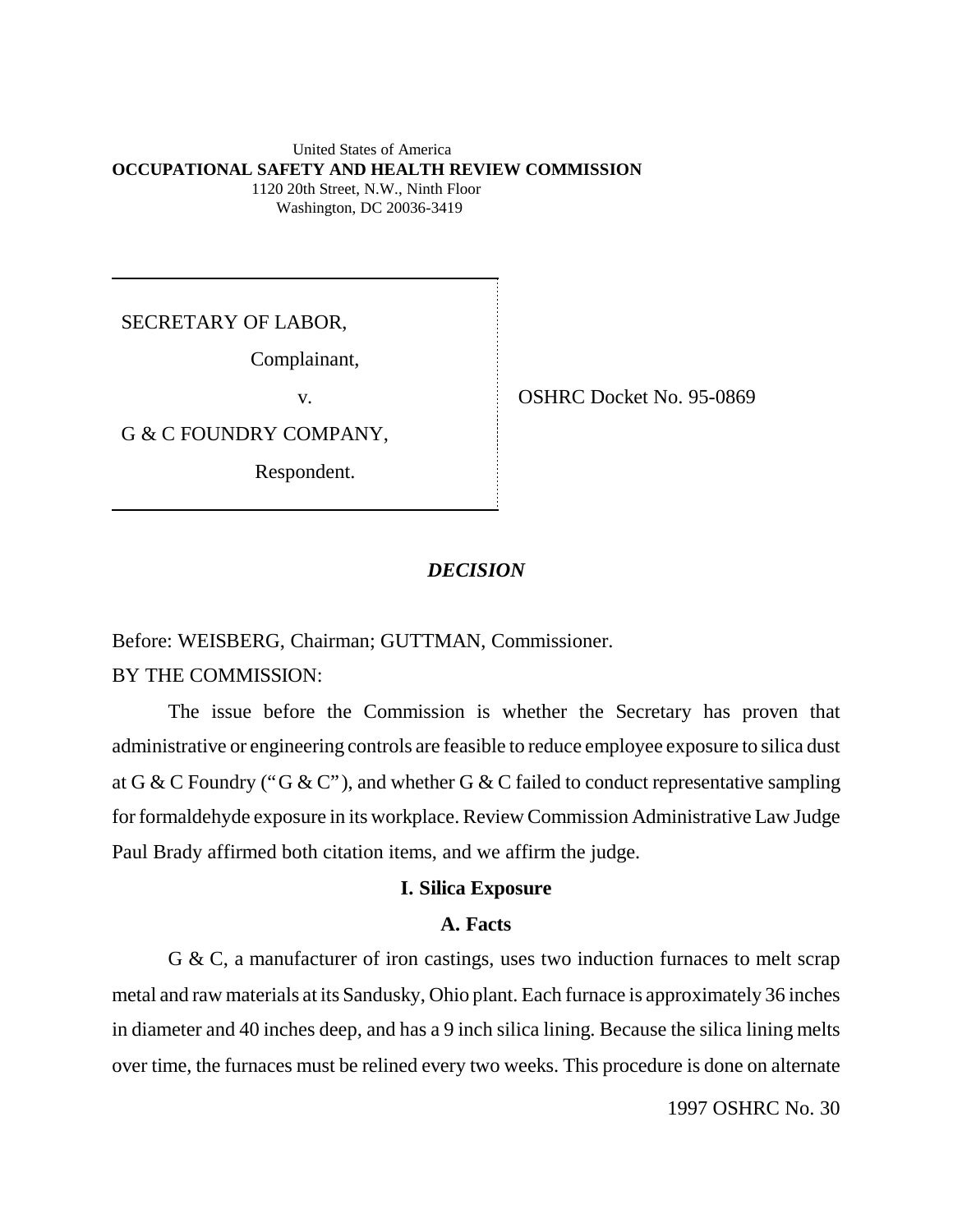weekends by two employees. To tear out the old lining, one employee gets inside the furnace and chips away the remaining lining with a pneumatic jackhammer. The furnace is periodically tilted to rake out the loose material, and a large amount of dust is generated as the loose material drops approximately 4-5 feet into a collection bin. After the lining is completely removed, the two employees dump new silica material from 50-60 pound bags into the furnace to form the new lining. All of these procedures cause silica dust to rise into the employees' breathing zone.

Occupational Safety and Health Administration ("OSHA") Compliance Officer Ronald Hoffman tested employee exposure to silica dust on the weekend of January 13 and 14, 1995, in the induction furnace area and found overexposure during both the tearing out and relining processes.<sup>1</sup> The employee who had worked inside the furnace had an exposure level 24.1 times the Permissible Exposure Limit (PEL) of .17 mgs/m<sup>3</sup> for silica dust,<sup>2</sup> as

 $2^2$  The standard governing exposure to airborne silica provides that:

# **§ 1910.1000 Air Contaminants.**

. . . .

(c) An employee's exposure to any substance listed in Table Z-3, in any 8-hour work shift of a 40-hour work week, shall not exceed the 8-hour time weighted average limit given for that substance in the table.

## **Table Z-3- MINERAL DUSTS**

| Substance           | Mg/M                                          |
|---------------------|-----------------------------------------------|
| Silica              |                                               |
| Crystalline:        |                                               |
| Quartz (respirable) | $10 \text{ mg/m}^3$ / % $\text{SiO}_2 + 2$    |
| Quartz (total dust) | $30 \text{ mg/m}^3 / \%$ SiO <sub>2</sub> + 2 |

<sup>&</sup>lt;sup>1</sup>On the day of the inspection, the two employees relining the induction furnace wore protective coveralls and powered air purifying respirators (PAPRs). This was the first time that such protective equipment was used during the relining of the furnaces. Previously, the employees had only worn disposable paper respirators.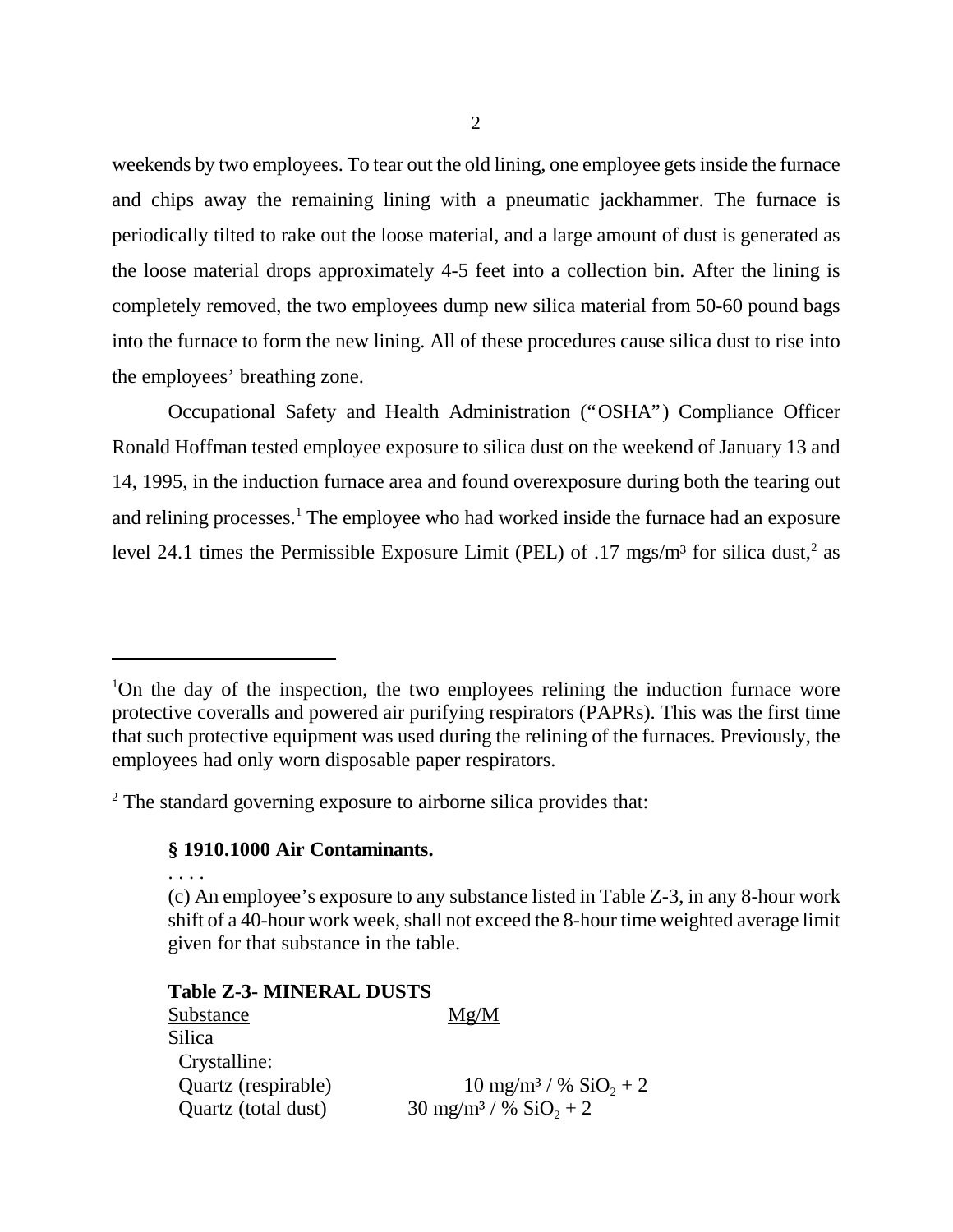calculated by Hoffman. The other employee had an exposure limit 8.54 times the PEL. $^3$  As a result of these tests, OSHA issued G & C a citation alleging that it failed to use administrative and engineering controls to reduce the level of airborne silica in its workplace.<sup>4</sup>

Hoffman testified about a number of administrative and engineering controls that the Secretary asserted G & C could use to reduce employee exposure to silica during the relining process. Hoffman suggested that the employees could be rotated every two hours, or that one could do the tearing out and the other the relining. He also suggested numerous engineering controls, such as installing some type of an exhaust ventilation system, raising the collection bin so that the chipped material does not fall as far, and using an alternative silica product that contains a dust suppressant. He also proposed using a funnel to lower the loose silica material into the bottom of the furnace or opening the bag at the bottom of the furnace with drawstrings.<sup>5</sup> Lastly, Hoffman suggested utilizing an elliptical flexible hose attached to a ventilation system to draw in the silica dust before it reaches the breathing zone of the employee inside the furnace. Hoffman admitted that this type of hose was tried at another

<sup>4</sup>The standard provides that:

# **§ 1910.1000 Air Contaminants.**

<sup>5</sup>The record indicates that the manufacturer of the silica recommends using a funnel to reduce respirable dust and that other foundries use bags of silica with drawstrings.

 $3$ Jack Schuldt, the company's safety consultant, also tested the silica exposure and his results were actually higher than those of the compliance officer.

<sup>. . . .</sup> (e) To achieve compliance with paragraphs (a) through (d) of the section, administrative or engineering controls must first be determined and implemented whenever feasible. When such controls are not feasible to achieve full compliance, protective equipment or other protective measures shall be used to keep the exposure of employees to air contaminants within the limits prescribed in this section. Any equipment and/or technical measures used for this purpose must be approved for each particular use by a competent industrial hygienist or other technically qualified person. Whenever respirators are used, their use shall comply with 1910.134.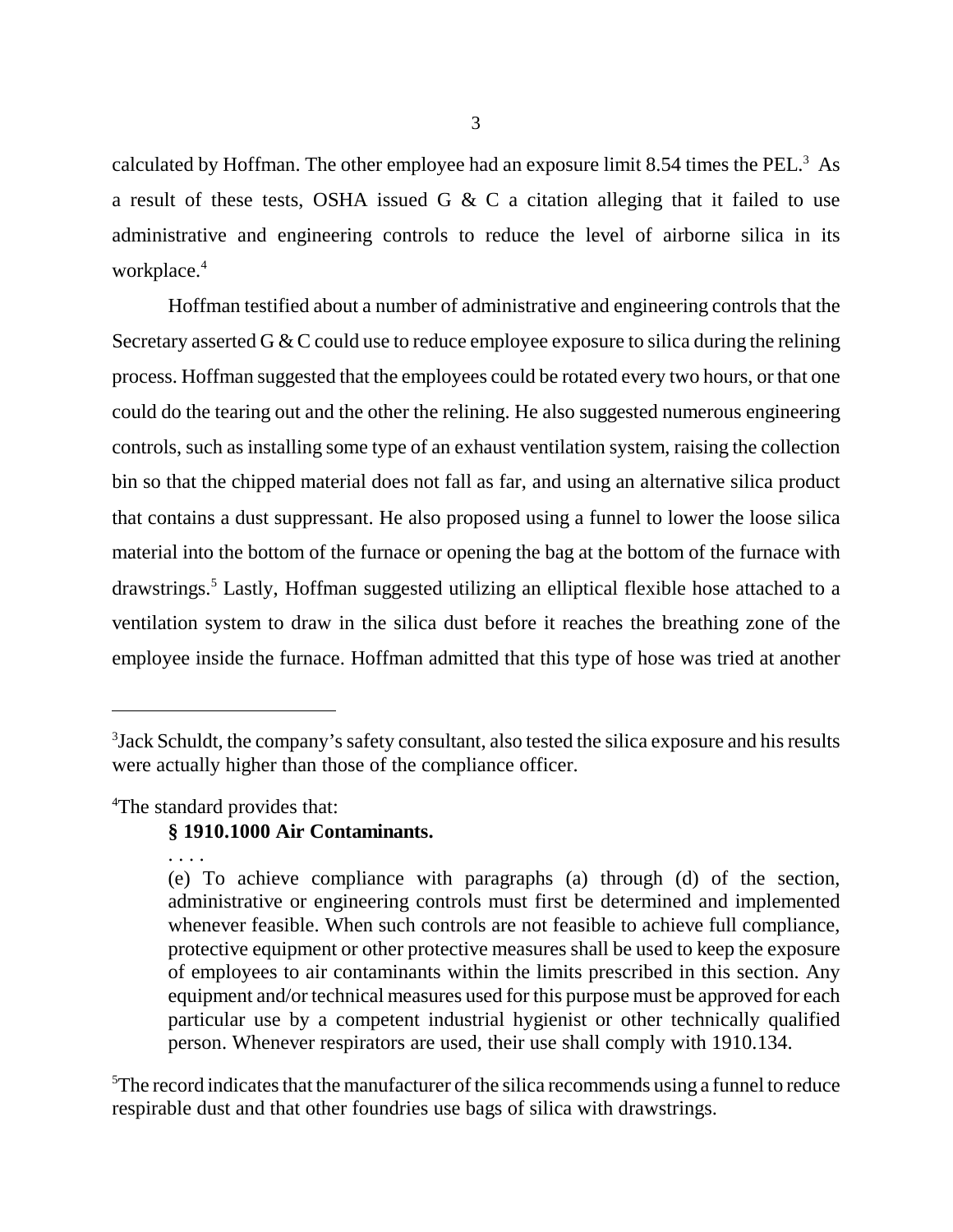foundry but had not worked because there was a 10 foot high lift to the furnaces, a problem he noted does not exist at G & C. Hoffman concluded that a combination of these engineering and administrative controls would significantly reduce silica exposure, possibly below the PEL.

James Kontos, a senior mechanical engineer for technical support at the OSHA regional office, testified as an expert on behalf of the Secretary. After inspecting the induction furnaces, Kontos recommended that the company hire a professional engineer to design a ventilation system to remove the silica dust. He testified that such a system would most likely have to be a hood connected by a flexible duct to an exhaust system. The hood would sit on the top of the furnace and capture the loose silica as the employees were working and draw it into the ventilation system.<sup>6</sup>

In order to be effective, the ventilation hood would have to be portable because the employee would have to face the hood at all times. In fact, Kontos testified that two hoods, each 120 degrees of the circumference of the furnace, would be more effective than one hood. He stated that the General Motors Central Foundry ("GM Foundry") in Toledo, Ohio, uses a similar exhaust system, $<sup>7</sup>$  and that although its furnaces are much larger than the ones</sup> at G & C, the system could work for any size furnace. Kontos predicted that if G & C used two adequately designed hoods on each furnace during the tearing out and relining processes, respirable silica could be reduced by as much as 95 to 99 percent.

As an alternative to, or in combination with, the hood, Kontos testified that attaching a flexible hose to the hood or to a vacuum would be the cheapest and most practical way to get rid of silica dust. Kontos agreed with Hoffman that a flexible hose would fit inside the furnace with the employee and his tools, and stated that perhaps the hose could be attached to the jack hammer. Positioning the hose inside the furnace would enable the silica dust to

<sup>&</sup>lt;sup>6</sup>Kontos made a conceptual drawing of the proposed hood, which he testified was only illustrative of his idea because he did not take measurements or calculate the specifications.

<sup>&</sup>lt;sup>7</sup>The exhaust system at GM Foundry is in the form of a doughnut, as opposed to a hood.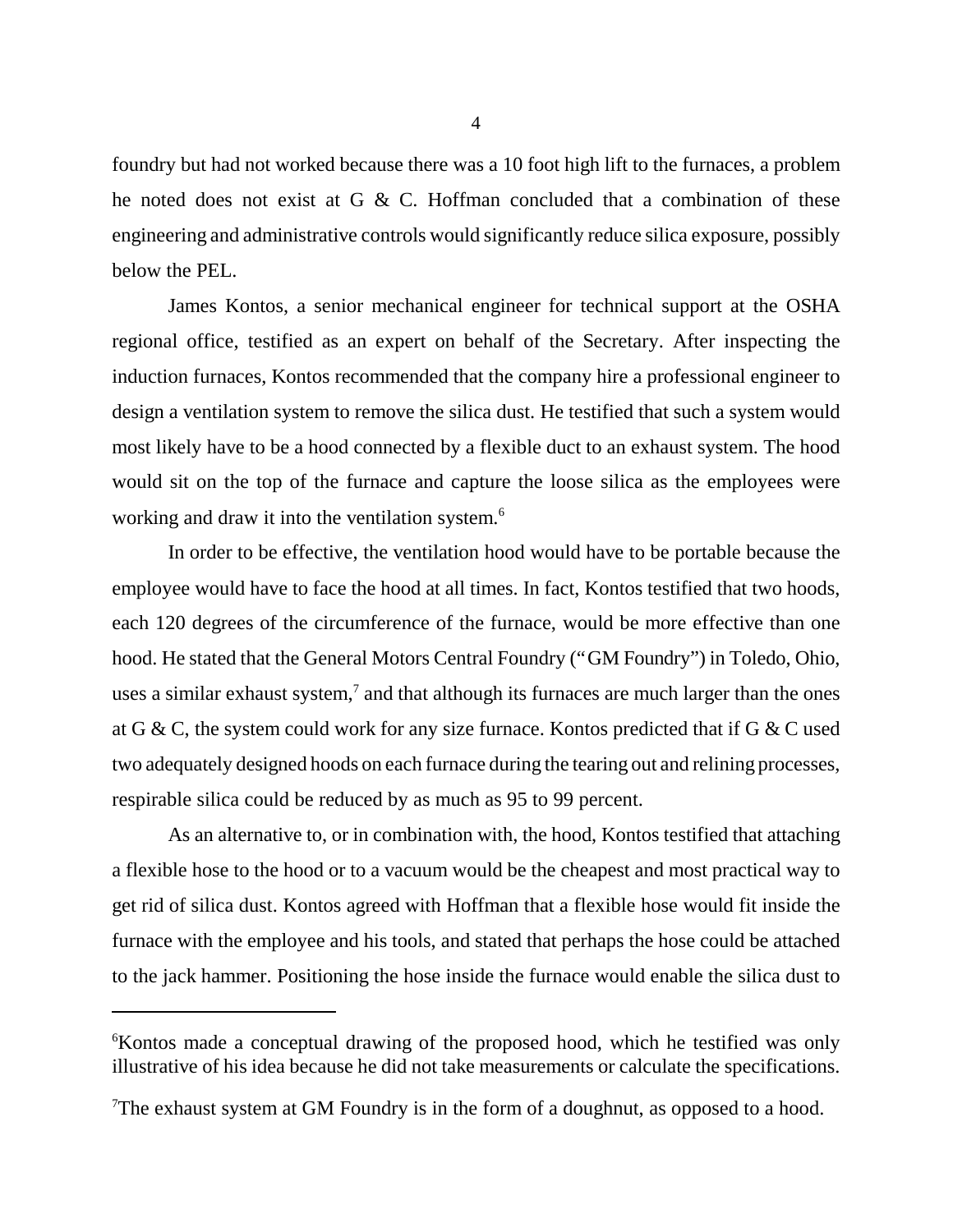be removed at the point it is created and before it reaches the employee's breathing zone. Kontos suggested that during the relining stage, the hose could be attached to the side of the furnace so that it could capture the rising silica dust, but not the material necessary to make the new lining.

Jack Schuldt, the safety consultant for G & C responsible for OSHA compliance, assessments, and training, testified that administrative and/or engineering controls were not feasible to achieve compliance with the standard. Schuldt had conducted employee sampling for exposure to metal fumes and silica at the foundry in November 1994 and the results indicated that there was overexposure to silica during the tearing out and relining of the induction furnaces. On December 28, 1994, Schuldt sent a letter to Jeff Carroll, vicepresident of marketing at G & C informing him of the test results and recommending that the company purchase air powered respirators for use during the relining of the furnaces. Carroll did so immediately, as evidenced by a purchase order dated January 5, 1995, for protective equipment, including disposable coveralls, PAPRs, and high-efficiency particulate air filters. Schuldt testified at his deposition that he did not know of any feasible engineering solution to the problem of silica overexposure, and that he had suggested the respirators and the protective clothing as an alternative.

Schuldt further testified that while he was working at the GM Foundry, $^8$  he had attempted to find an engineering solution for a similar silica exposure problem. He testified that the company tried several solutions, such as wetting down the silica, placing an exhaust system in the form of a doughnut around the edge of the furnace, increasing the force of the exhaust system, and placing an elephant hose exhaust down in the furnace with the employee, but that none of those controls were successful in reducing the level of airborne silica to the PEL. The overexposure problem was only solved when employees used air supplied respirators. Schuldt also stated that two years ago the GM Foundry tried another

<sup>&</sup>lt;sup>8</sup>Prior to his safety consultant business, Schuldt was the safety director at the GM Foundry for twenty-four years.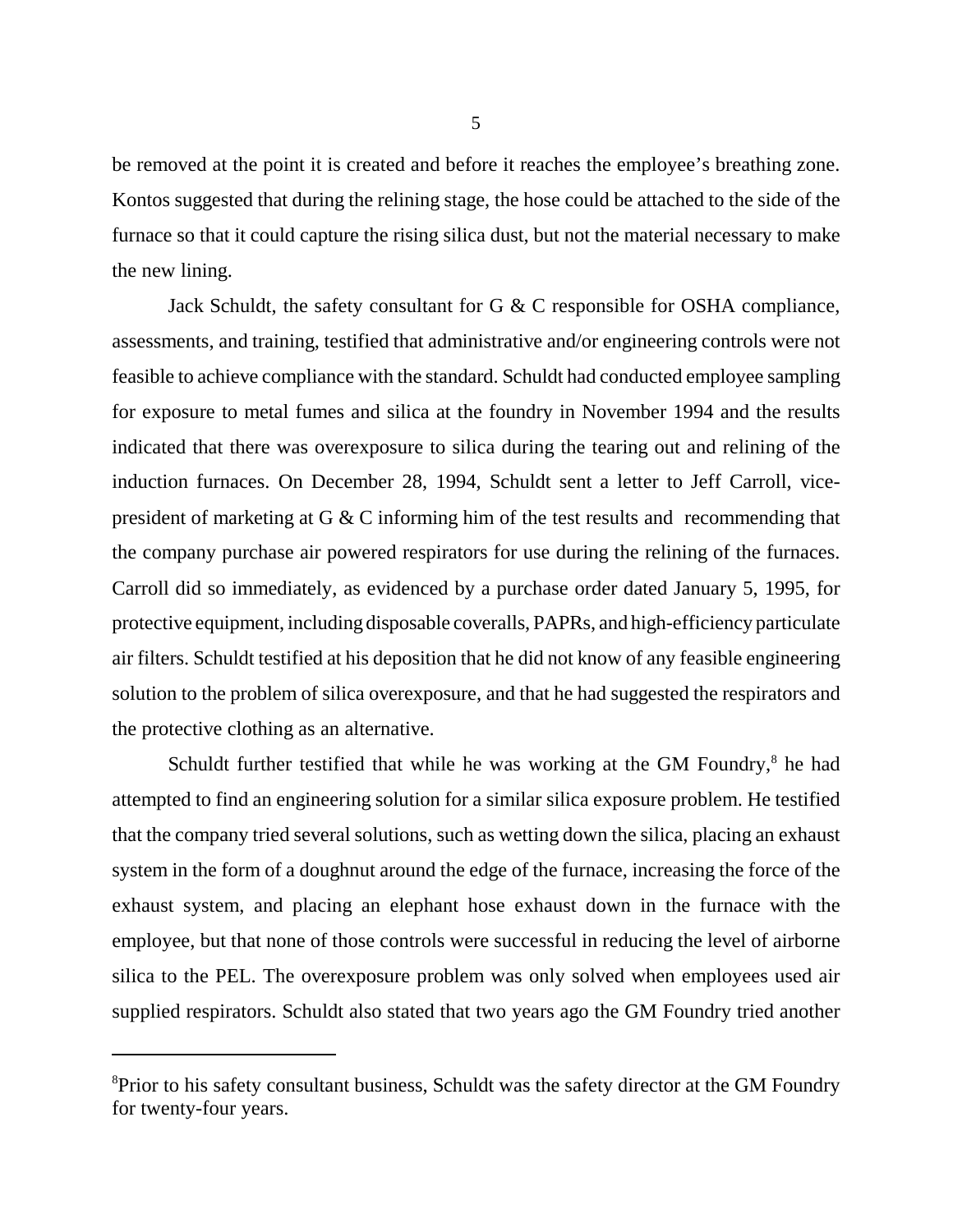exhaust system, also in the form of a doughnut, but that the employees still had to use PAPRs to avoid overexposure to the silica dust. Schuldt concluded that it was not possible to keep an exhaust system between the source of the dust and the breathing zone of the employee working inside the furnace.

Schuldt explained that it would be more difficult to implement similar engineering controls at G & C because its induction furnaces are much smaller than those at GM Foundry,  $2\frac{1}{2}$  tons compared to 20 tons. G & C's smaller furnaces provide very limited space for the employee inside the furnace with his jackhammer and other chipping tools. He stated that a portable exhaust hood could work, but it would have to be continually repositioned and he doubted that the employees would be able to accurately place it each time. Also, Schuldt explained, anything that impairs the vision or limits the working space could create major problems for the employees and could damage the furnace.

Furthermore, Schuldt testified, an exhaust system such as the one proposed by Kontos would not be able to capture all of the dust because the air from the jack hammer blows it around the entire circumference of the furnace. Capturing the dust would also be a problem during the relining process because the exhaust would remove the new silica material as well as the dust. In addition, Schuldt testified that the exhaust hood would be difficult to place due to the periodic tipping of the furnace and the existence of a charging bucket on a monorail over the furnaces. Schuldt admitted that he had not tried the elliptical hose in combination with the exhaust system because he had tried it at GM Foundry and respirators were still needed. Schuldt also stated that he had tried raising the collection bin but that it was impractical because it required the employees to stand on ladders as they worked. Schuldt ultimately admitted that the amount of silica dust could be reduced if  $G \& C$  implemented certain administrative and engineering controls, but maintained that the levels of the dust would remain in excess of the OSHA limits.

G & C also presented the testimony of Terry Kette, the vice president of a sheet metal contractor which designs and installs industrial ventilation, who reviewed the proposed hood.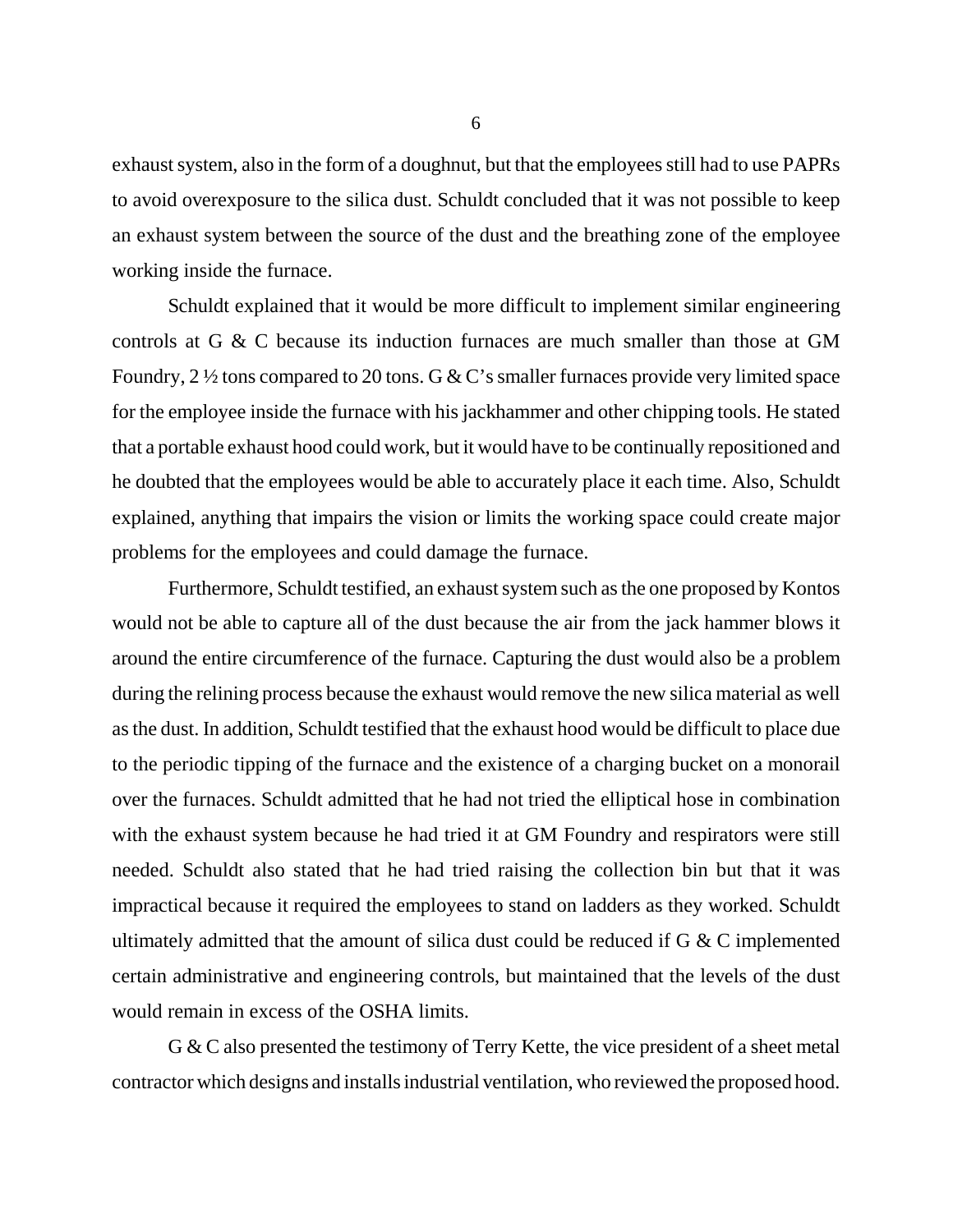Kette concluded that given the configuration of G  $\&$  C's furnaces, the existence of the monorail, and the fact that the furnace tips periodically, the exhaust hood and accompanying equipment would be difficult to place. He also stated that the exhaust system would be disturbed by the employee's movements and tools, which would reduce its effectiveness. However, if the hood were put in place, he estimated that it might capture 50 percent of the silica dust.

Charles Carroll, the president of G  $\&$  C, also testified about the problems in implementing the engineering controls proposed by the Secretary. He stated that the confined space inside the furnace presents problems with any exhaust system, and that Schuldt had looked into several controls but had reported that none were practical. Carroll explained that the employee with the jackhammer must be able to see what he is doing at all times and that an exhaust hose attached to the jackhammer would obstruct the employee's vision. Also, he stated, there would be no way to secure the hose to the jackhammer since the jackhammer vibrates so violently. As for the silica product with a dust suppressant, Carroll explained that the company had talked to the manufacturer and found out that it is more expensive and does not perform as well or have the service life of the regular sand. According to Carroll, the administrative controls suggested by Hoffman, such as rotating employees, are impractical since the furnaces are relined on weekends when few employees are working. However, Carroll admitted that certain things could be done, such as raising the collection bin and using drawstrings or a funnel to lower the new silica material into the furnace, but he believed that those controls would probably only reduce the dust slightly.

### **B. Discussion**

The test of whether administrative and/or engineering controls are technologically feasible is whether the controls are "achievable" and capable of producing a significant reduction in exposure to air contaminants. *Harmony Blue Granite Co.*, 11 BNA OSHC 1277, 1279, 1983-84 CCH OSHD ¶ 26,467, p. 33,649 (No. 14189, 1983). G & C contends that the controls suggested by the Secretary are not feasible because their use would not reduce the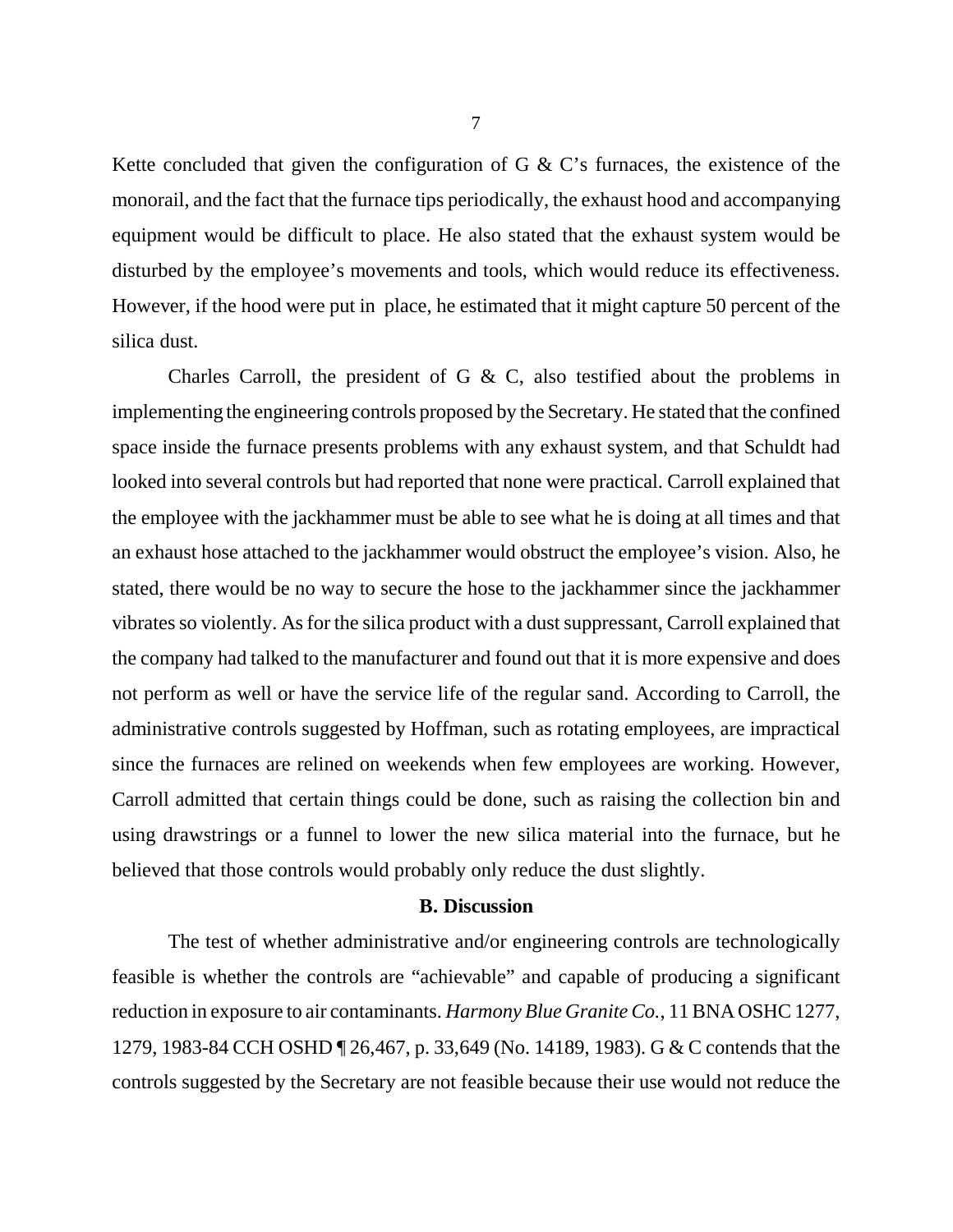level of silica dust to permissible levels and personal protective equipment would still be required to achieve compliance. However, a control can be feasible under the standard even if it does not achieve full compliance. Section 1910.1000(e) acknowledges that administrative and engineering controls may not always reduce the silica dust level to permissible limits, and requires the use of personal protective equipment to supplement the controls in those cases. *Id.* Accordingly, the standard anticipates the use of respirators in conjunction with administrative and engineering controls.

On this record, we find that the Secretary has established the existence of technologically feasible controls that will significantly reduce the level of silica dust to which employees are exposed. The testimony of Hoffman and Kontos establish that some type of hood exhaust system could be utilized during the tearing out and relining processes to capture the silica dust. Kontos further established that an exhaust doughnut has been effectively utilized in another foundry, although it did not lower the silica dust below the PEL. In addition, G & C admits that it could use either a funnel or drawstrings to dump in the new silica material, thereby reducing the amount of respirable silica. We agree with G & C that the Secretary did not establish the feasibility of several of the proposed engineering solutions in light of the size of G & C's furnaces and the process by which they are relined. However, the Secretary did establish that there are some controls available, *i.e.* an exhaust hood system and drawstrings or a funnel, that will have a significant effect on the amount of silica dust that reaches the employees' breathing zones.

Accordingly, we affirm the citation alleging a violation of section 1910.1000(e).

### **II. Formaldehyde Exposure**

G & C was also cited for failure to sample employee exposure to formaldehyde in the core room and in the cupola furnace area pursuant to 29 C.F.R.§ 1910.1048(d)(1)(iv), which provides that:

 Representative samples for each job classification in each work area shall be taken for each shift unless the employer can document with objective data that exposure levels for a given job classification are equivalent for different work shifts.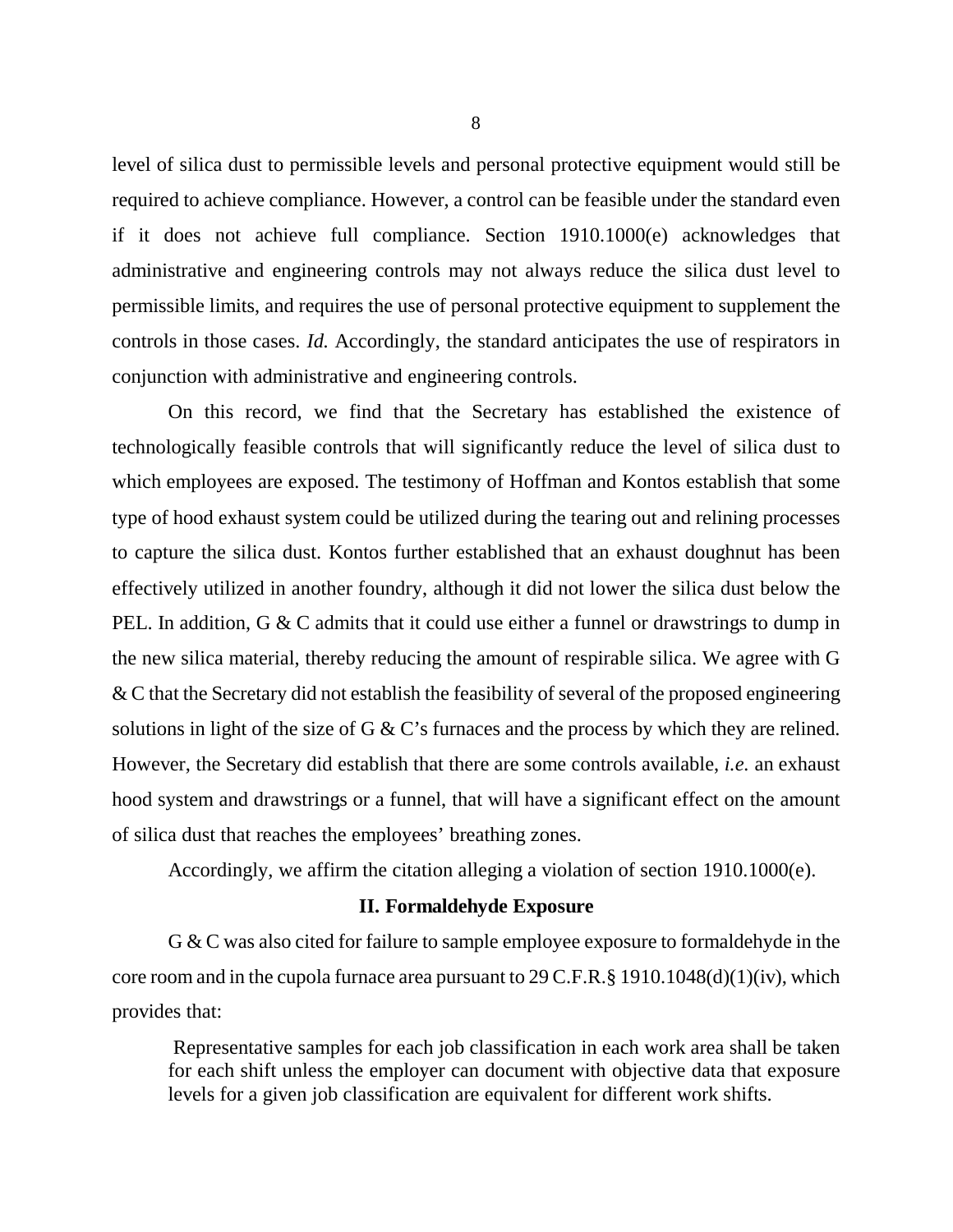### **A. Core Room**

G & C produces cores using a material called Technisand, the material safety data sheet (MSDS) for which indicates that it may release formaldehyde when heated. G & C sampled the formaldehyde exposure in the core room on September 8, 1981, and March 21, 1988, and found the levels below the permissible limits.<sup>9</sup> Under the standard requiring representative sampling, the sample must be "representative of the employee's full shift or short-term exposure to formaldehyde, as appropriate." 29 C.F.R. § 1910.1048(d)(1)(iii). Hoffman testified that the sample tests performed by G&C were for periods of time less than a full shift and that none were designed to determine short-term exposure. G&C contends, however, that the samples were representative of the exposure level in the core room because the production process remains constant throughout the day and the full shift and short-term exposure levels can be calculated from the samples taken.

We agree with the Secretary that G  $&$  C's sampling of formaldehyde exposure in the core room did not comply with the standard. The samples taken by G & C were not representative of full-shift or short-term exposure.<sup>10</sup> There was testimony that the process in the core room remains constant throughout the working day, but there is no evidence that the release of formaldehyde remains constant throughout the day or that the levels of formaldehyde remain constant. Additionally, the introduction of two additional core machines since the 1988 sampling qualifies as "a change in production, equipment, ... which may result in new or additional exposure to formal dehyde," under section 1910.1048(d)(2)(ii), and thus requires new sampling. Although G & C president Charles Carroll testified that the company had increased the amount of room around each core

<sup>&</sup>lt;sup>9</sup>After the January 1995 OSHA inspection, Schuldt conducted another test in May 1995, which also did not show an excess of formaldehyde exposure for the length of the test.

 $10$ Although the record does not reflect which sampling would have been appropriate, fullshift, short-term or both, such a determination is not necessary to find a violation because neither full-shift nor short-term representative sampling was conducted.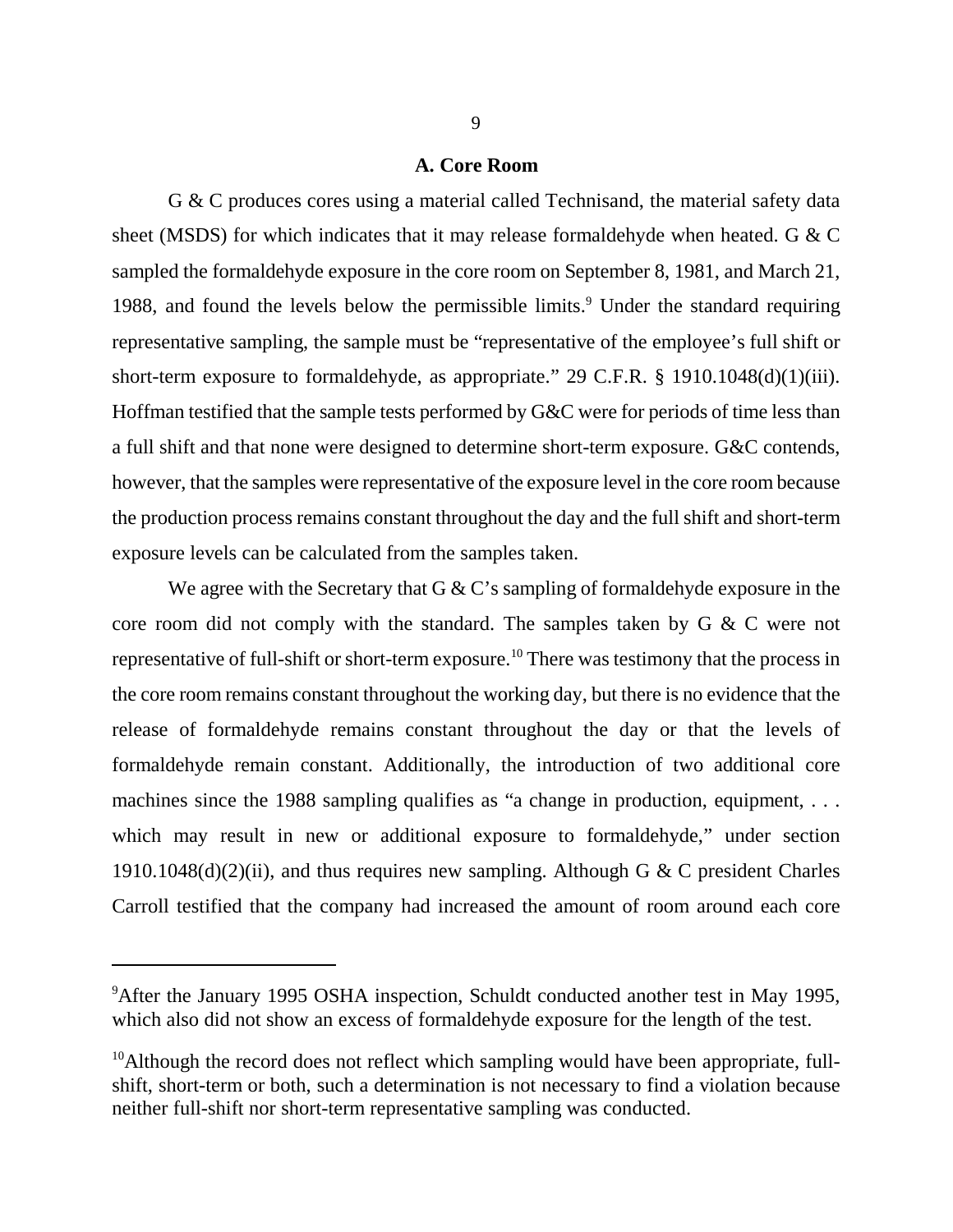machine so that the formaldehyde concentration would not increase with the addition of two more machines, compliance officer Hoffman testified that such a determination could not be made without sampling.

## **B. Trough Relining**

 CW Omega Plastic, the material used to reline the trough leading to the cupola furnace, contains formaldehyde. G & C did not conduct any sampling with respect to this material, and argues that it is exempt from the monitoring requirements because there is no indication that the use of CW Omega Plastic will result in any employee exposure to excess levels of formaldehyde because the product contains only 0.1 percent formaldehyde. Under the standard, an employer is exempted from conducting exposure monitoring only if it has reasonable objective information that no excess exposure to formaldehyde can occur. *See* 29 C.F.R. § 1910.1048(d)(1)(ii).<sup>11</sup> G & C has not presented such information here. Moreover, although CW Omega Plastic contains less than 0.1 percent of formaldehyde, Hoffman testified that one cannot determine whether the permissible limit will be exceeded based merely on the amount of formaldehyde in a product.<sup>12</sup>

Accordingly, based on the lack of representative sampling of formaldehyde levels from the core room and the cupola furnace area, we affirm the citation alleging a violation of section 1910.1048(d)(1)(iv).

## **III. Conclusion**

 $11$ *Exception*. Where the employer documents, using objective data, that the presence of formaldehyde or formaldehyde-releasing products in the workplace cannot result in airborne concentrations of formaldehyde that would cause any employee to be exposed at or above the action level or the STEL under foreseeable conditions of use, the employer will not be required to measure employee exposure to formaldehyde.

<sup>&</sup>lt;sup>12</sup>We agree with the Secretary that even if G & C could have relied initially on the percentage of formaldehyde in CW Omega Plastic to conclude that testing was not necessary, complaints of headaches, dizziness, and the numbing of the fingertips made by Mr. Ronald Huskey, the cupola repairman, after working with the product for a couple of weeks would have rendered continued reliance unjustified.